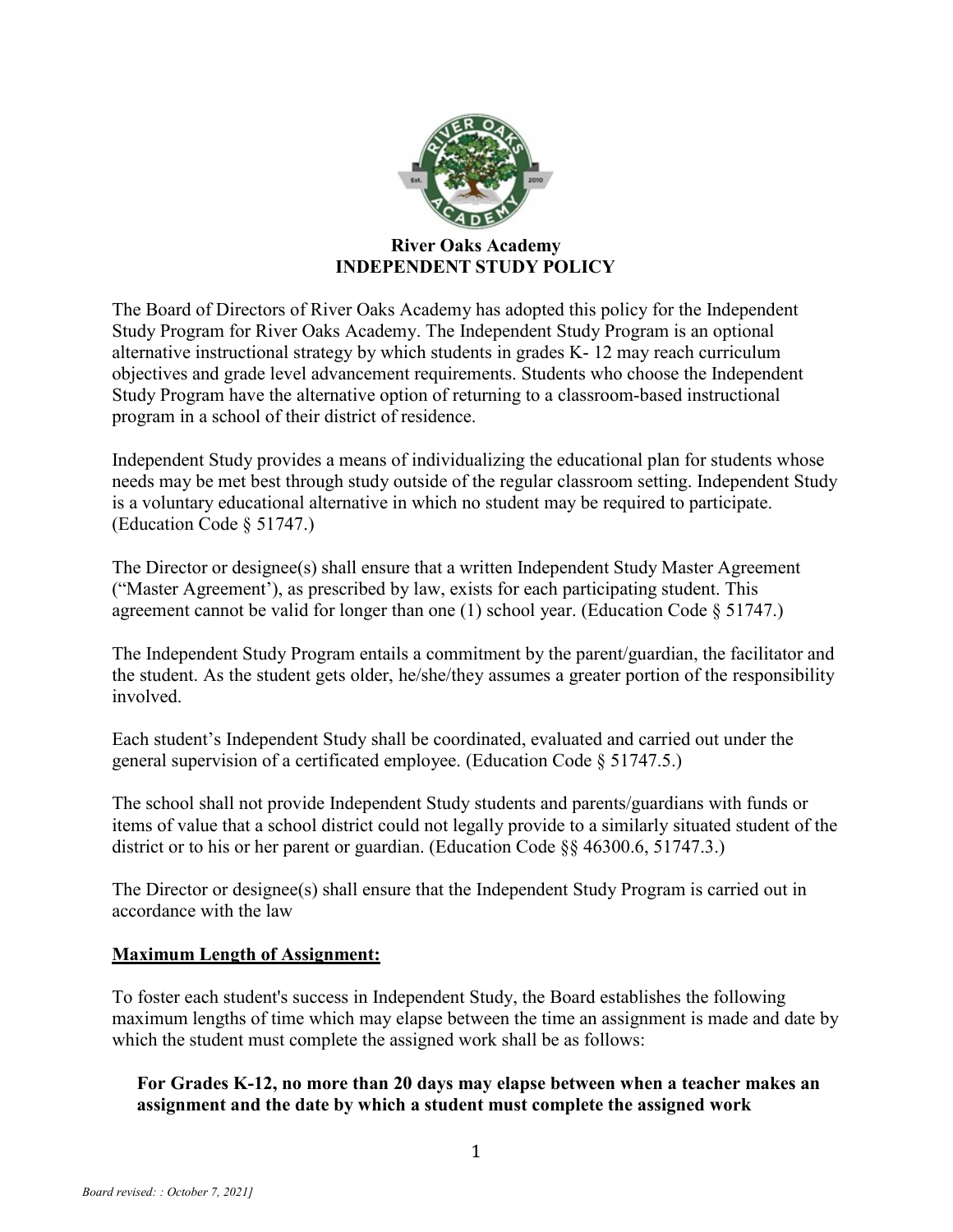**("Assignment Time"). Where special or extenuating circumstances exist, and this set time limit cannot be met, the teacher or designee may approve a period not to exceed an additional 5 days.** (Education Code 51747 (a))

### **Evaluation to Determine Whether it is in the Best Interests of the Pupil to Remain in Independent Study**

The Director or designee shall conduct an evaluation to determine whether it is in the best interests of the pupil to remain in independent study upon the following triggers:

- 1. When any pupil fails to complete three (3) assignments.
- 2. Missing two (2) consecutive contact appointments between the student and teacher
- 3. Failure to submit the required and assigned work samples, assessments and/or portfolio items for one (1) school month
- 4. In the event the pupil's educational progress falls below satisfactory levels as determined by the River Oaks Charter School's Academic Probation Policy which considers ALL of the following indicators:
	- a. The pupil's achievement and engagement in the independent study program, as indicated by the pupil's performance on applicable pupil-level measures of pupil achievement and pupil engagement set forth in Education Code Section 52060(d) paragraphs (4) and (5).
	- b. The completion of assignments, assessments, or other indicators that evidence that the pupil is working on assignments.
	- c. Learning required concepts, as determined by the supervising teacher.
	- d. Progressing toward successful completion of the course of study or individual course, as determined by the supervising teacher.

A written record of the findings of any evaluation conducted pursuant to this policy shall be treated as a mandatory interim pupil record. The record shall be maintained for a period of three years from the date of the evaluation and, if the pupil transfers to another California public school, the record shall be forwarded to that school.

Because River Oaks Academy is a nonclassroom based school using the Independent Study model, it is crucial that the teachers know that a student is completing adequate work under their Independent Study Agreement to make educational progress at a rate similar to a classroombased program. There are several methods by which the teachers can evaluate if a student is benefitting from delivery of their education through the Independent Study model. In addition to completing assigned lessons and assessments, and submitting original student work to the teachers, direct contact between the teacher and the student, using the means set out in the Master Agreement, is essential in a nonclassroom based program.

Therefore, all of these criteria are considered to be the equivalent of "assignments" (as per Education Code § 51747 (b)) for River Oaks Academy Charter School:

> • Substantial and substantive direct contact between the student and teacher (as defined in the Master Agreement), OR: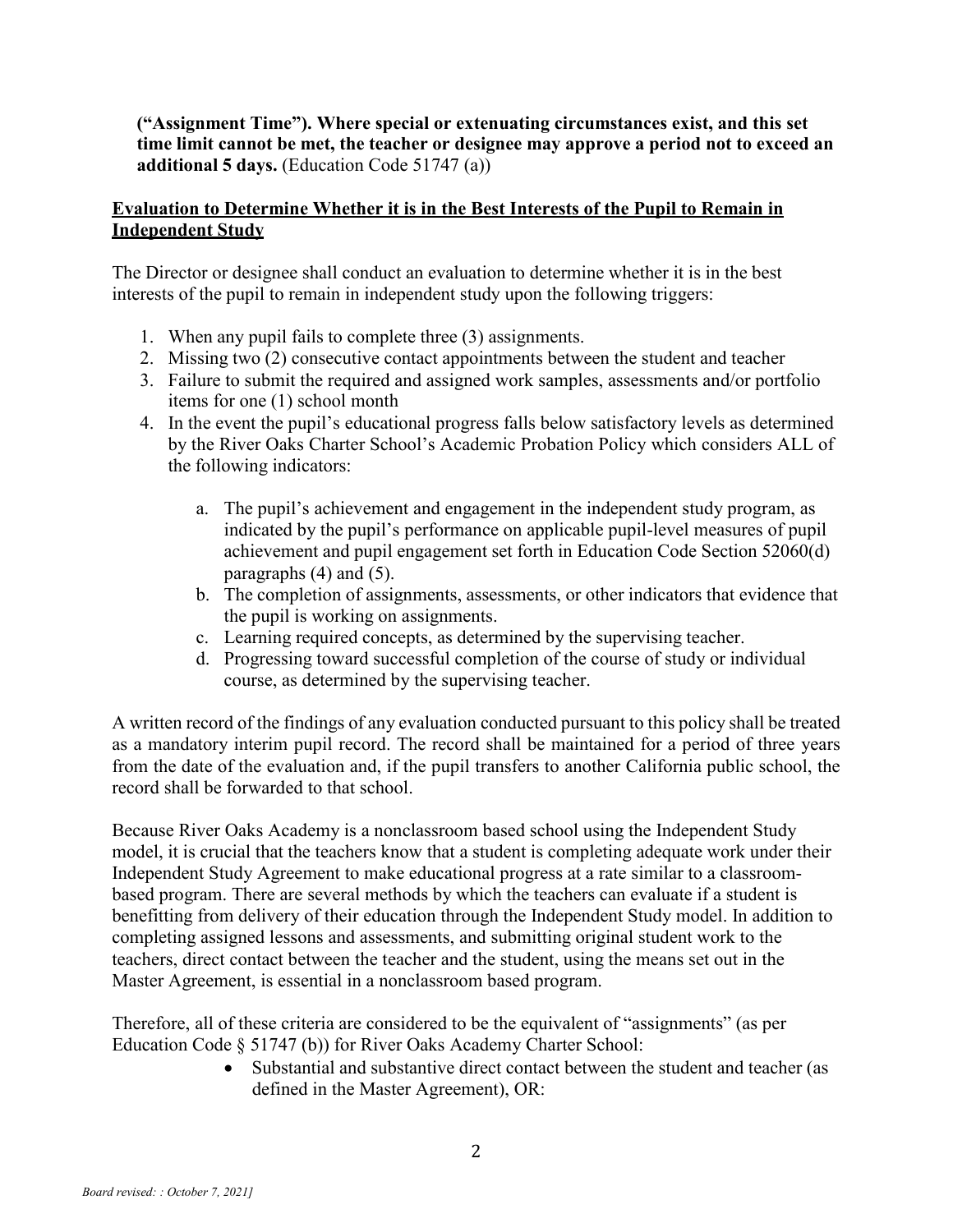- Active Participation in the program as evidenced by satisfactory completion of assigned lessons and assessments; OR
- Submission of the required original student work samples (and/or "portfolio") items") to the certificated employee(s) assigned to the student for evaluation.

The following constitutes the definition of a "missed assignment" (as per Education Code 51747 (b)) for River Oaks Academy Charter School:

- Failure to conduct a direct contact (as defined in the Master Agreement) between the student and teacher (the Coaching Teacher and/or other assigned teachers)
- Failure to submit required and assigned work samples, assessments and/or portfolio items to the school

An evaluation may consist of some of the following:

- a. Attendance based on completion of assignments as quantified by the credentialed teacher
- b. Demonstration of skills
- c. Standardized test scores
- d. Written tests and reports if appropriate
- e. Oral or written presentations
- f. Student's attitude toward learning and achievement
- g. Punctual attendance at scheduled appointments
- h. Ability to meet scheduled appointments
- i. Parent and student preparedness for scheduled appointments
- j. Student demonstration of adequate and appropriate progress toward Common Core State Standards
- k. Appropriate learning environment
- l. Adequate parent/student relationship as necessary to enhance learning process

The evaluation triggered by the missed assignments or lack of satisfactory progress will be delivered to the parents, and to the student if the student is over eighteen (18) years of age. If the student fails to address the issues which led to the evaluation within one week of the delivery of the written evaluation, and with prior written notice to the student's parent/guardian, the school may involuntarily remove the student as a result of the student's non-compliance with the Master Agreement in accordance with the terms of the approved charter and Education Code Section 47605.

Parents may appeal decisions in accordance with the procedures as set out in the school handbook, the charter and in accordance with Ed. Code § 47605 (b)(5)(J)(iii) parents will be provided with a written notice of the intent to withdraw a student for non-compliance no less than five school days prior to the effective date of the withdrawal and informed of their right to request an appeal.

#### **Academic Content**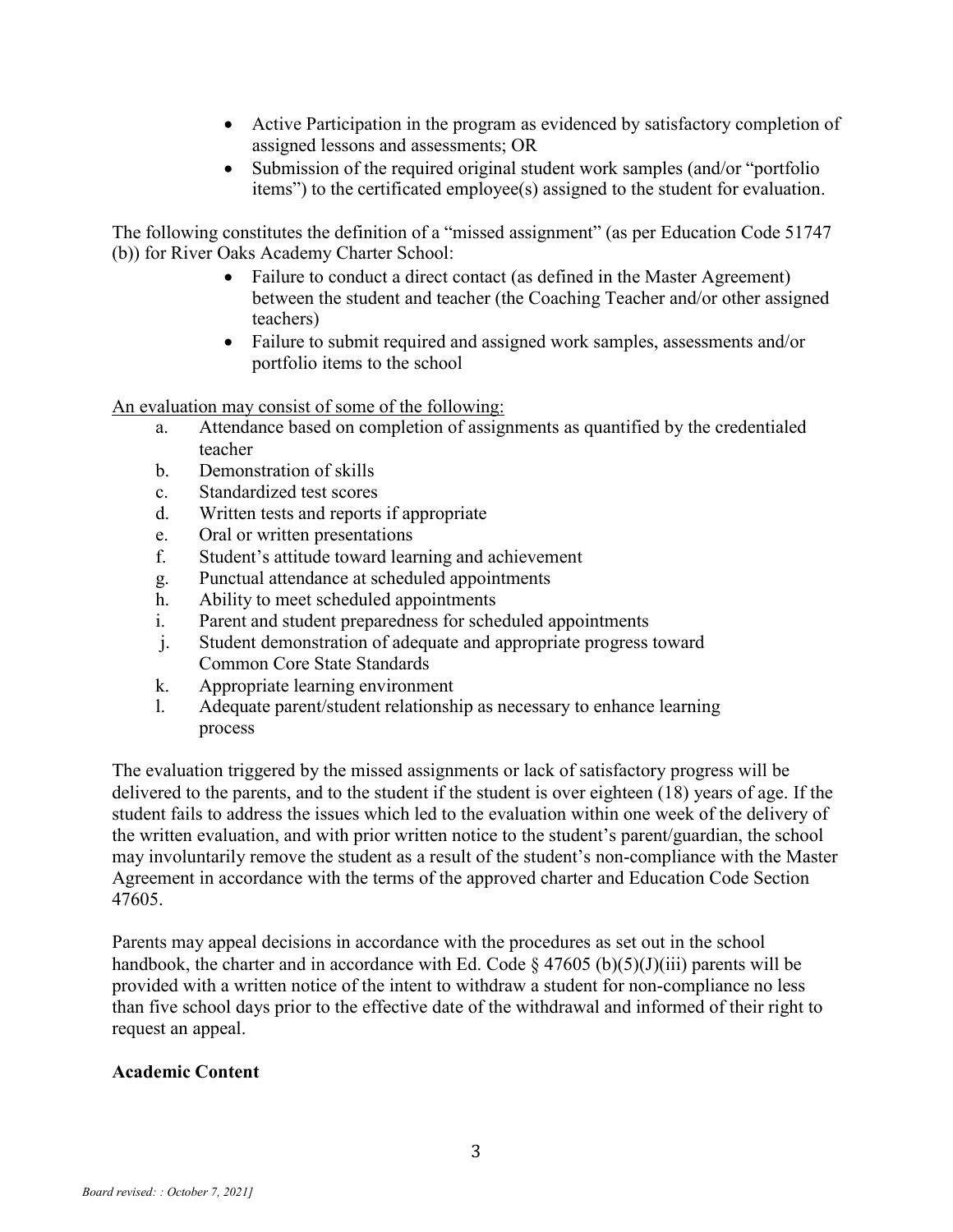The Charter School shall provide content aligned to grade level standards that is provided at a level of quality and intellectual challenge substantially equivalent to in-person instruction. For high school grade levels this shall include access to all courses offered by the Charter School for graduation and approved by the UC or CSU as credible under the A-G admissions criteria.

# **Tiered Reengagement Strategies**

The Charter School has adopted tiered reengagement strategies for the following pupils:

- a. All pupils who are not generating attendance for more than three (3) school days or 60% of the instructional days in aschool week, or 10 percent of required minimum instructional time over four continuous weeks of the Charter School's approved instructional calendar;
- b. Pupils found not participatory pursuant to Education Code Section 51747.5 for more than the greater of three schooldays or 60 percent of the scheduled days of synchronous instruction in a school month as applicable by grade span; or
- c. Pupils who are in violation of the written agreement pursuant to Education Code Section 51747(g).

These procedures are as follow:

- Verification of current contact information for each enrolled pupil;
- Notification to parents or guardians of lack of participation within one (1) school dayof the recording of a non-attendance day or lack of participation;
- A plan for outreach from the Charter School to determine pupil needs including connectionwith health and social services as necessary;
- A clear standard for requiring a pupil-parent-educator conference to review a pupil's written agreement and reconsiderthe independent study program's impact on the pupil's achievement and well- being, consistent with the policies adopted pursuant to paragraph (4) of subdivision (g) of Education Code Section 51747.

#### **Synchronous Instruction/ Live Interaction**

The following plan shall be in place in accordance with Education Code Section 51747(e) for synchronous instruction and live interaction:

> For pupils in transitional kindergarten through grade 3, inclusive, the plan to provide opportunities for daily synchronous instruction for all pupils throughout the school year by each pupil's assigned supervising teacher shall be as follows:

• Daily "Facts and Snacks" time offered by the teacher of record via an online platform

For pupils in grades 4-8, inclusive, the plan to provide opportunities for daily live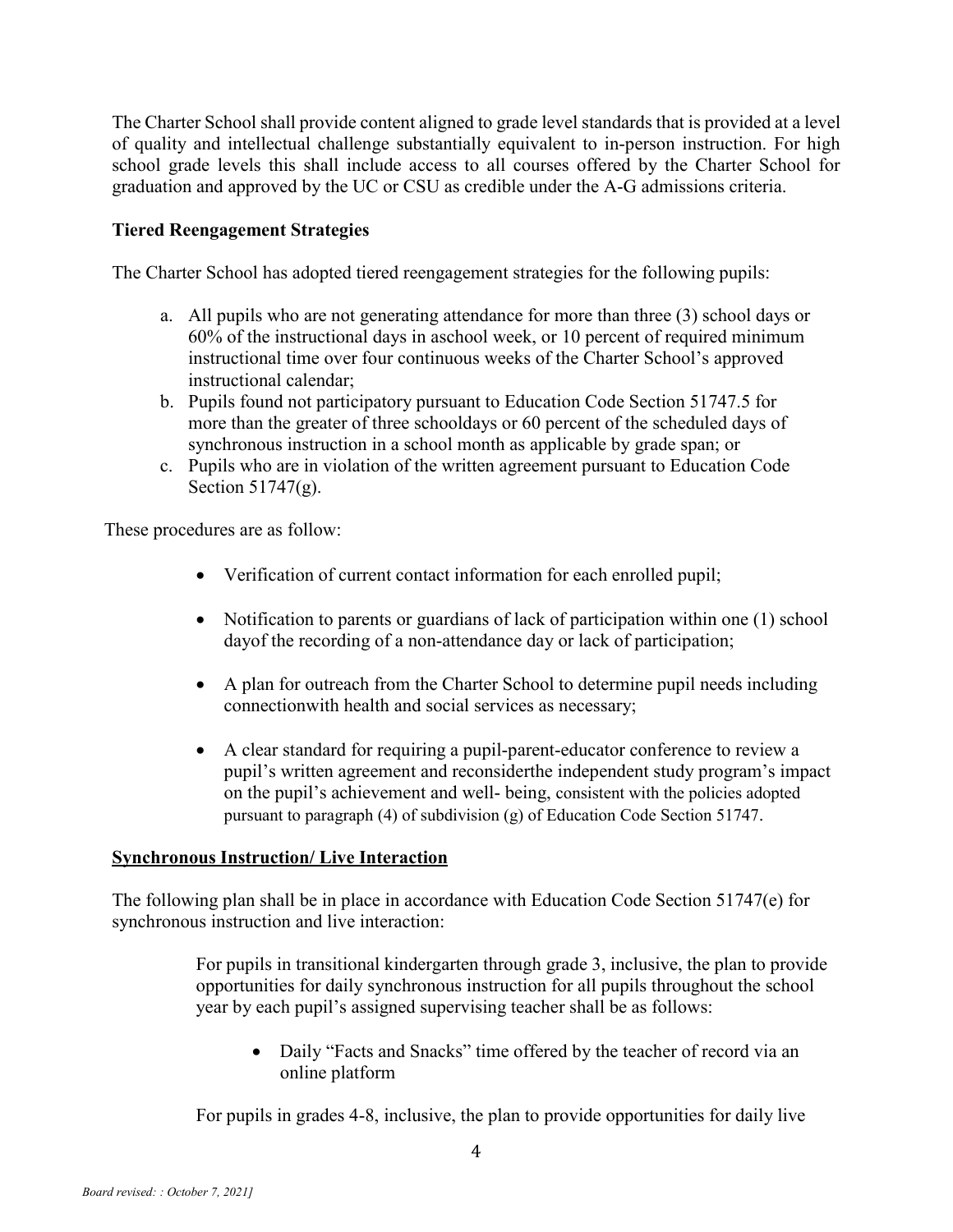interaction between the pupil and a certificated or non-certificated employee of the Charter School and at least weekly synchronous instruction for all pupils throughout the school year by each pupil's assigned supervising teacher shall be as follows:

- Daily Focus Rooms, ELA labs, Math labs, and other life interaction opportunities offered in person or virtually
- Attendance of "**Facts and Snacks**" time offered by teachers for synchronous instruction

For pupils in grades 9-12, inclusive, the plan to provide opportunities for at least weekly synchronous instruction for all pupils throughout the school year by each pupil's assigned supervising teacher shall be as follows:

• "Facts and Snacks" time offered by the teacher via an online platform

# **Transition to In-Person Instructions:**

No pupil may be required to attend the Charter School. The Charter School shall support families to transition pupils whose families wish to return to in-person instruction from independent study expeditiously, and, in no case, later than five instructional days by providing parent/pupils with options for in-person instruction in their school district of residence or surrounding area.

Students who meet the Criteria for Participation listed below are eligible to participate in the Independent Study Program.

Approval for participation shall be based on satisfying all of the following criteria:

- 1. Evidence that the student will work independently to complete the Program with monitoring from the Facilitator (either the parent/guardian serving as Facilitator the school's agreement or a school Facilitator)
- 2. A parent/guardian serving as Facilitator will sign the school's agreement
- 3. Completion of a Master Agreement for the student per school year. A Master Agreement must be completed and verified each school year in order for a student to be enrolled.

Criteria for participation may include the following:

- a. A sincere desire of the parents to facilitate their child's education by following independent study guidelines.
- b. A positive relationship between parents and student.
- c. Understanding of independent study by all concerned.
- d. A positive attitude by both the parents and the student about independent study and its requirements.
- e. The parents' ability to supervise their child and participate in instruction.
- f. The parents' agreement to meet the requirements in the written agreement.
- g. The student's ability and willingness to work with limited supervision by a certificated
- h. teacher.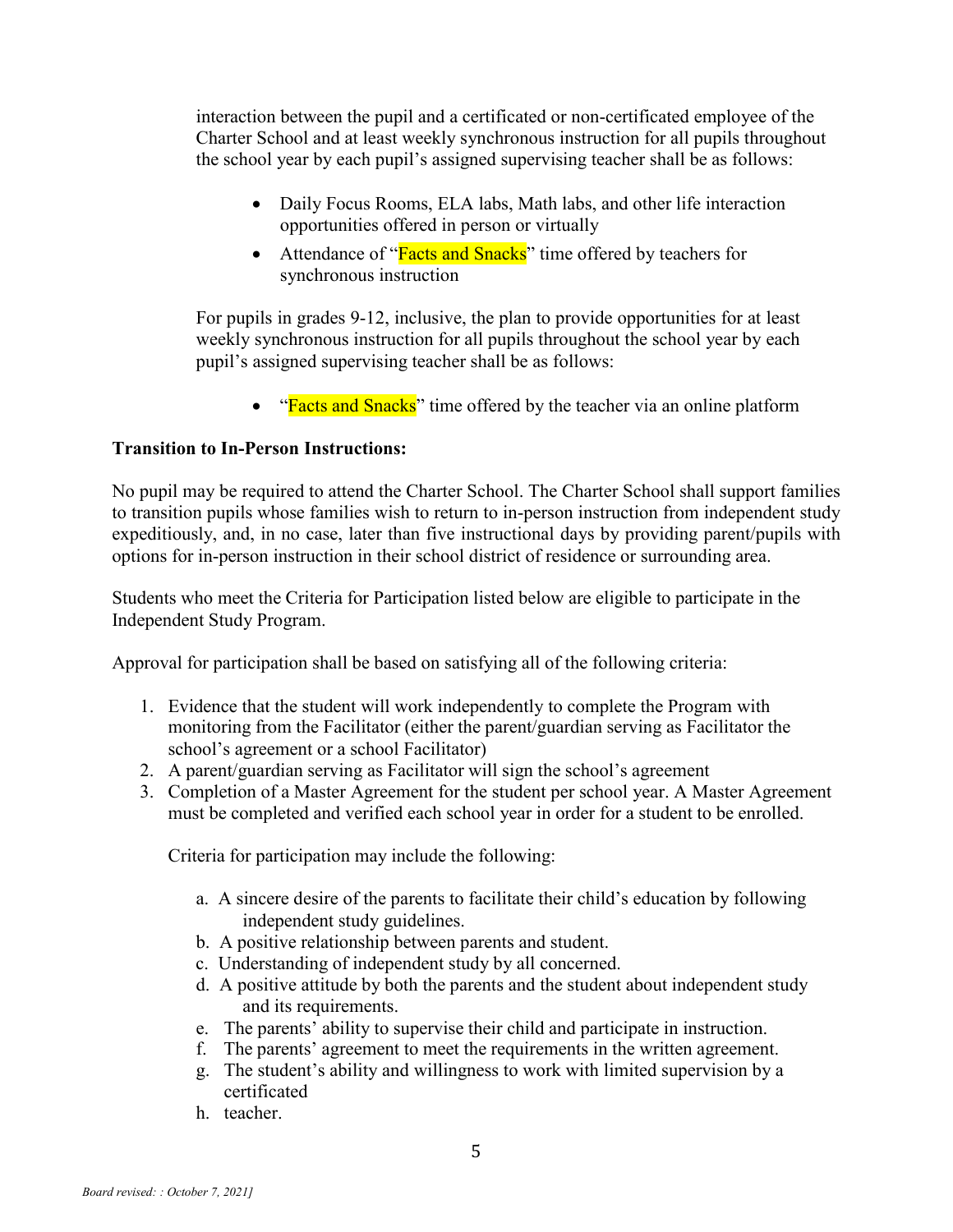- i. Availability of certificated staff to supervise student's study effectively.
- j. Education Code Section 51746(b) provides that a district or county office may require that qualified personnel "assess the achievement, abilities, interests, aptitudes, and needs of participating pupils to determine each of the following:

1. Whether full-time independent study is the most appropriate for the pupil being referred.

2. If the answer to (a) is affirmative, the determination of the most appropriate individualized plan and resources to be made available to pupils enrolled in full-time independent study.

#### **Written Agreements and Assignments**

A current written agreement shall be maintained on file for each independent study pupil, including but not limited to, all of the following:

- a. The manner, time, frequency, and place for submitting a pupil's assignments, for reporting the pupil's academic progress, and for communicating with a pupil's parent or guardian regarding a pupil's academic progress.
- b. The objectives and methods of study for the pupil's work, and the methods used to evaluate that work.
- c. The specific resources, including materials and personnel, that will be made available to the pupil. These resources shall include confirming or providing access to all pupils to the connectivity and devices adequate to participate in the educational program and complete assigned work.
- d. A statement of the policies adopted pursuant to subdivisions (a) and (b) of Education Code Section 51747 regarding the maximum length of time allowed between the assignment and the completion of a pupil's assigned work, the level of satisfactory educational progress, and the number of missed assignments allowed before an evaluation of whether or not thepupil should be allowed to continue in independent study.
- e. The duration of the independent study agreement, including the beginning and ending dates for the pupil's participation in independent study under the agreement. No independent study agreement shall be valid for any period longer than one school year.
- f. A statement of the number of course credits or, for the elementary grades, other measures of academic accomplishment appropriate to the agreement, to be earned by the pupil upon completion.
- g. A statement detailing the academic and other supports that will be provided to address the needs of pupils who are not performing at grade level, or need support in other areas, such as English learners, individuals with exceptional needs in order to be consistent with the pupil's individualized education program or plan pursuant to Section 504 of the federal Rehabilitation Act of 1973 (29 U.S.C. Sec. 794), pupils in foster care or experiencing homelessness, and pupils requiring mental health supports.
- h. The inclusion of a statement in each independent study agreement that independent study is an optional educational alternative in which no pupil may be required to